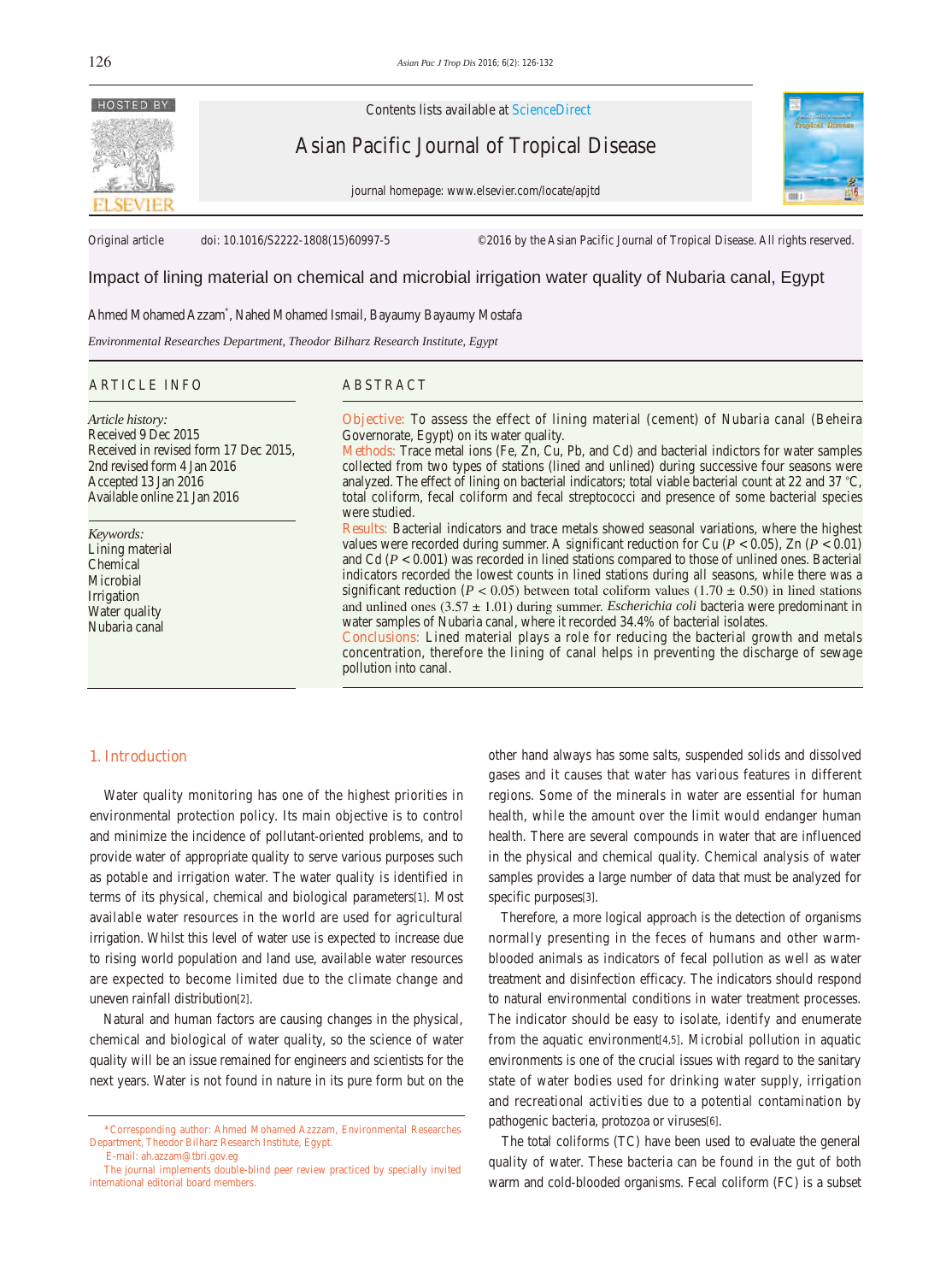of this group. They have been characterized to grow at elevated temperatures and specifically associated with the fecal material of warm-blooded animals[7]. These indicator organisms are not necessarily pathogenic, but indicate possible contamination of the water by different pathogens. TC count is commonly used to assess contamination level of water, especially with pathogenic bacteria of intestinal origin[8]. The group TC includes Gramnegative, non-spore forming, rod-shaped bacteria, comprising the genera *Escherichia*, *Citrobacter*, *Enterobacter* and *Klebsiella*. These indicate the general sanitary level of water and indicate the level of faecal contamination[9]. *Escherichia coli* (*E. coli*) is a commensal bacterium in the large intestine of human and other warm blooded animals. The presence of *E. coli* is widely used as faecal pollution indicator in water quality assessment[10].

 Water quality impacts from lining leachate are still a concern. When comparing the cost of alternative lining materials available for water main rehabilitation, it is necessary to consider the total cost of the lining material, including the water quality impact cost. The potential for water quality impact of each lining material may vary depending on the characteristics of the lining material, the water, and the effectiveness of lining construction[11]. The impact of concrete liners on bacterial growth as compared to plastic pipes were carried out by Niquette *et al*.[12], asbestos-cement and cemented cast iron, as well as polyvinyl chloride and polyethylene pipes were exposed to different water sources, after which bacterial biomass was measured.

They showed that steel and iron pipes had the greatest biomass, polyethylene and polyvinyl chloride pipes the least, and asbestoscement and cemented cast iron fell in the middle range. This indicated that pipe material can impact biomass growth and therefore water quality. Cement-mortar based pipes also fell between plastic and metal pipes in a study carried out by Camper *et al.*[13] who examined the effects of distribution system materials on bacterial regrowth. A similar investigation in South Africa compared the effect of various pipe materials on bio-film formation[14].

 The aim of the present study is to evaluate the effect of lining material of Noburia canal on its chemical and microbiological water quality.

## **2. Materials and methods**

# *2.1. The study area*

 Nubaria canal is the largest main canal in West Delta region. It irrigates 470 thousand hectares. The water supplies mounted to roughly 254  $\text{m}^3\text{/s}$  of which 228  $\text{m}^3\text{/s}$  are received from the Nile, and  $26 \text{ m}^3/\text{s}$  are from drainage water[15]. Nubaria canal extends 100 km and has an intake barrage and two intermediate barrages at kilometers 28 and 60. This distance of barrages was divided to six stations (three successive unlined and three successive lined) (Figure 1).



**Figure 1.** Map showing the sampling stations of Nubaria canal.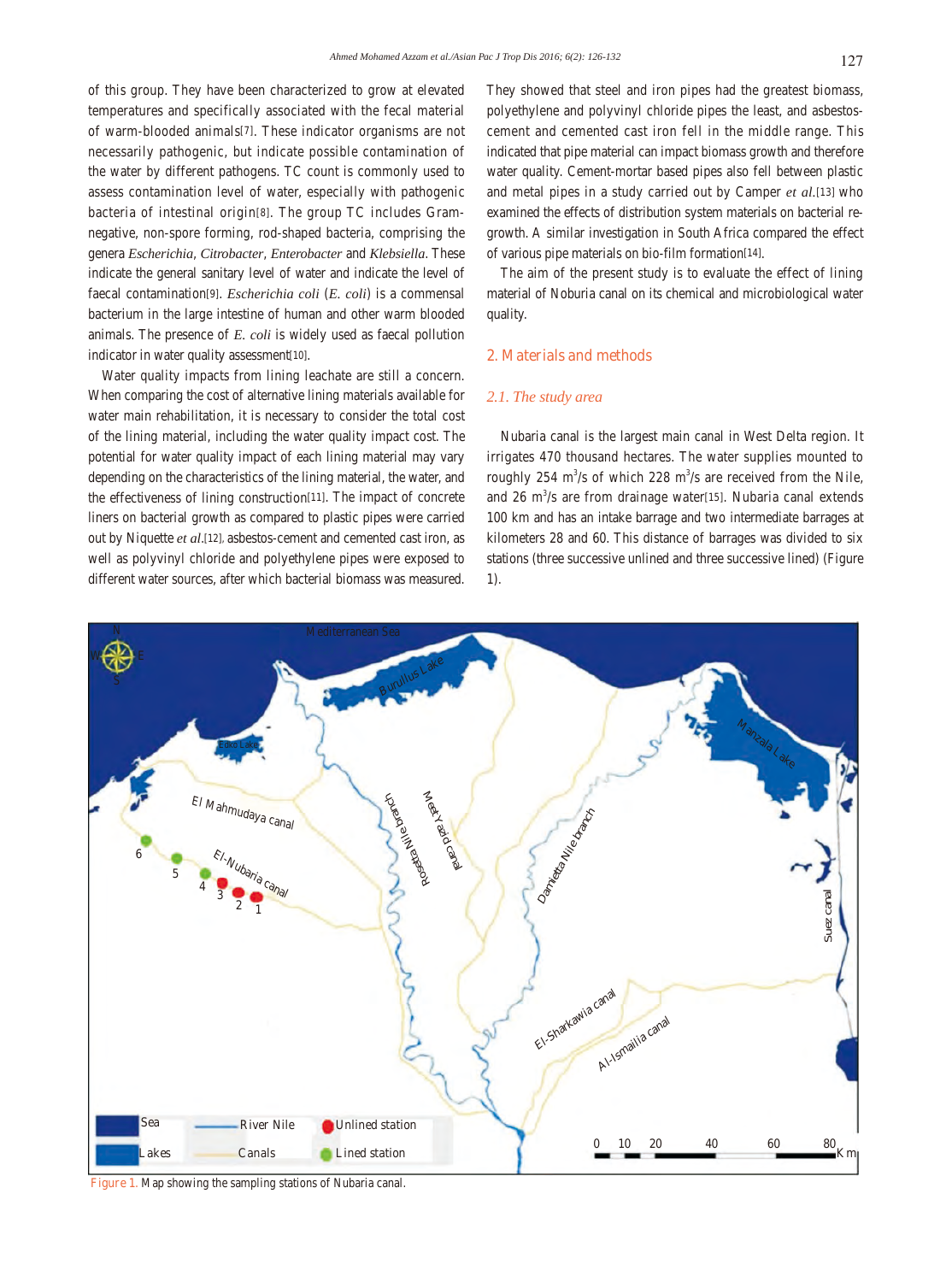## *2.2. Samples collection*

 Water samples were collected seasonally during successive four seasons from autumn of 2014 to summer of 2015 from six stations and each station was 3 km with three replicate samples. Samples were collected from subsurface layer by using two sterile plastic containers for chemical and bacteriological analysis. Samples were transported in an icebox to the laboratory to be examined and analyzed.

# *2.3. Microbiological analysis*

#### *2.3.1. Detection of classical bacterial indicators*

 Spread plate method was used for detection and enumeration of total viable bacterial counts (TVBCs) at 37 °C and 22 °C. Samples were examined for enumeration of classical indicators including TC, FC, fecal streptococci (FS) and some pathogenic bacteria by using most probable number (MPN) technique by multiple fermentation tube. Briefly, one milliliter from undiluted sample, 1/10 and 1/100 dilution was added to each of triplicate tubes containing 9 mL of MacConkey broth. These tubes were incubated for 48 h at 37 °C for TC and at 44 °C for FC, positive tubes indicated by turbidity in the culture media and/or presence of gas. Positive tubes were confirmed by microscopic examination and biochemical tests. FS was determined by using azide dextrose broth at 37 °C for 48 h, positive tubes was indicated by dense turbidity and formation of purple button[5].

## *2.3.2. Isolation and identification of Gram-negative bacteria*

 One hundred and twenty two isolates of Gram-negative bacteria were isolated. Isolates were identified by biochemical characteristics using API 20E strip system (BioMerieux). The isolates were inoculated in strip and incubated for 24 h, the results were recorded to classify isolate[16].

## *2.4. Chemical analysis of water samples*

#### *2.4.1. Physico-chemical parameters*

 Physico-chemical parameters of water samples; hydrogen ion concentration (pH), electric conductivity (EC), total dissolved salts (TDS) and dissolved oxygen (DO) were measured in sampled station sites by using portable microcomputer meter electrode (HANNA HI 9024, HANNA HI 9635 and HANNA HI 9146).

# *2.4.2. Metals contents*

 The concentration of heavy metal ions, Fe, Zn, Cu, Pb and Cd in water samples were determined according to American Public Health Association by using the atomic absorption spectrophotometer (Solar M 600531 v1.27) equipped with deuterium arc background corrector[5].

#### *2.5. Statistical analysis*

For statistical analysis, Student's *t*-test was used to compare

different physico-chemical parameters of different sites representing lined and unlined water bodies, and to compare the mean TVBCs and the MPN of TC, FC and FS in different seasons in lined and unlined watercourses. Means were considered significantly different at *P* < 0.05, *P* < 0.01 and *P* < 0.001.

## **3. Results**

#### *3.1. Chemical analysis*

 Results in Table 1 revealed that the canal water was slightly alkaline. Also, seasonal variations in pH values ranged from 7.0 to 8.4, 8.0 to 8.3, 8.2 to 8.2 and 8.0 to 7.9 during autumn, winter, spring and summer seasons, respectively. Moreover, mean pH of unlined stations was slightly alkaline (8.2) than lined ones (7.8). In addition, results showed that, the mean DO of lined stations were higher than unlined ones, where it ranged from 4.2 to 5.3 mg/L and 3.8 to 4.4 mg/L for lined and unlined stations, respectively. Our results revealed that the ranges of EC and TDS were from 756 to 919 µmhos/cm and 530 to 641 mg/L, respectively for lined stations, while for unlined ones ranged from 826 to 953 µmhos/cm and 537 to 632 mg/L, respectively.

# *3.1.1. Iron*

 The iron concentration was high in autumn and low in winter and was ranged from 0.21 to 1.10 mg/L for lined stations and from 0.23 to 1.57 mg/L for unlined ones (Figure 2A).

# *3.1.2. Zinc*

 The concentrations of Zn in unlined and lined stations were the maximum (431.2 and 240.5 μg/L, respectively) during summer, and the minimum (122.9 and 30.3 μg/L, respectively) during winter (Figure 2B). Moreover, there was a significant reduction  $(P < 0.01)$ ) of Zn during winter in lined stations compared to those of unlined ones.

#### *3.1.3. Copper*

 The maximum permissible limit for Cu in water according to Environmental Protection Agency (EPA) and World Health Organization (WHO) standard is 1300 and 1500 μg/L, respectively. The study revealed that the Cu concentration ranged from 19.3 to 57.4 μg/L for lined stations and 7.2 to 95.2 μg/L for unlined ones (Figure 2C).

## *3.1.4. Lead*

 In most of the time, Pb concentration was higher than the detection limit 50 μg/L WHO. Only the detectable concentration was found to be 21.6 μg/L at unlined stations in spring (Figure 2D). Also, the mean levels of Pb in lined and unlined were 144.3 μg/L and 110.9 μg/L, respectively.

## *3.1.5. Cadmium*

 Levels of Cd concentrations were higher than the permissible level of EPA and WHO (5 and 10 μg/L, respectively), except mean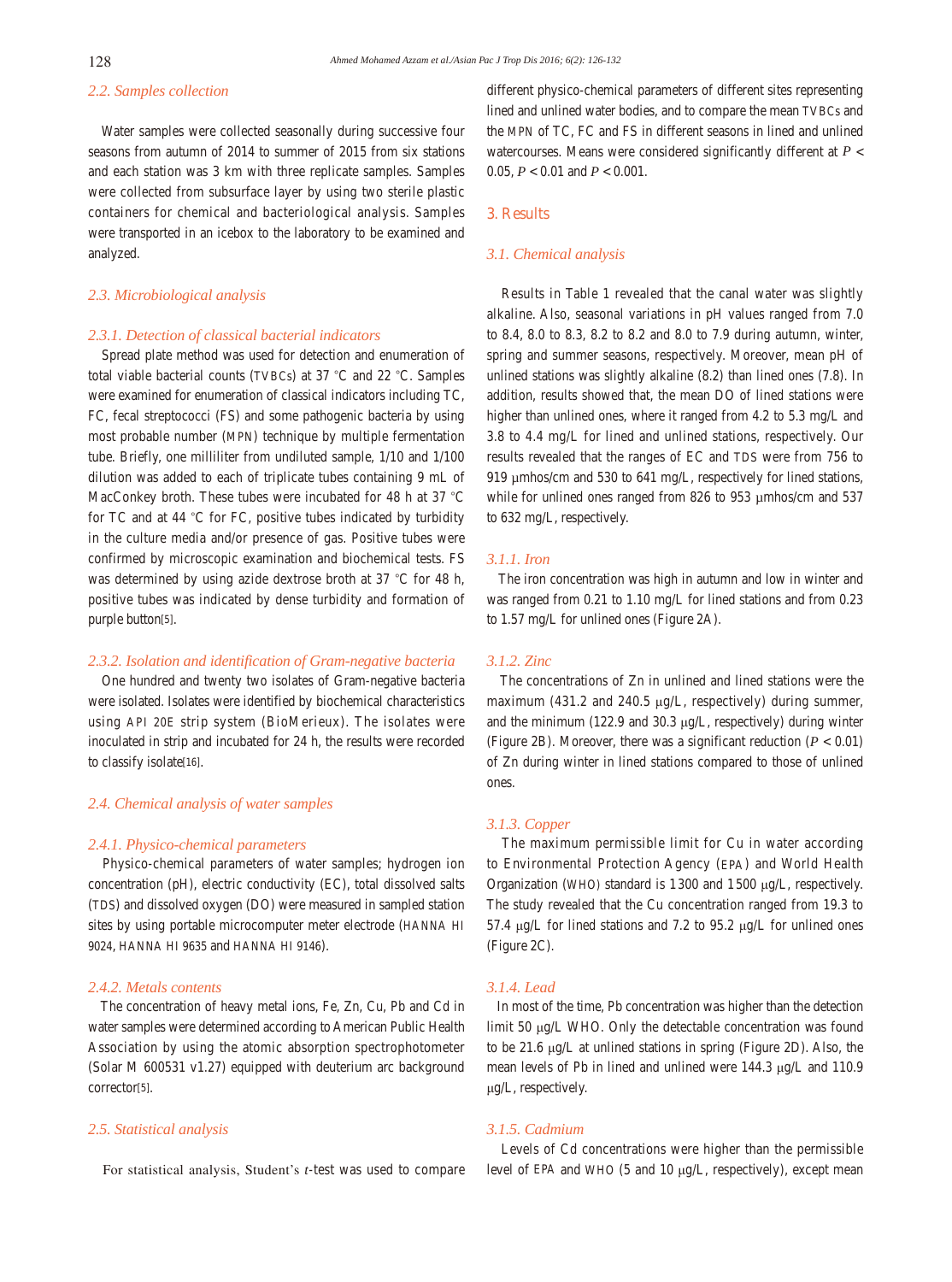#### **Table 1**

Mean of physico-chemical parameters of collected water samples from lined and unlined stations of Nubaria canal.

| Type of    | Season | pH                   |               | DO $(mg/L)$ EC $(\mu m \text{hos/cm})$ | $TDS$ (mg/L)                      | Fe $(mg/L)$     | $\text{Zn}$ (µg/L) | Cu (µg/L)               | $Pb(\mu g/L)$    | $Cd$ ( $\mu g/L$ ) |
|------------|--------|----------------------|---------------|----------------------------------------|-----------------------------------|-----------------|--------------------|-------------------------|------------------|--------------------|
| substratum |        |                      |               |                                        |                                   |                 |                    |                         |                  |                    |
| Lined      | Autumn | $7.0 \pm 1.4$        | $4.4 \pm 0.8$ | $919.0 \pm 12.0$                       | $641.0 \pm 13.0$                  | $0.63 \pm 0.56$ | $118.1 \pm 7.5$    | $34.8 \pm 4.2$          | $84.5 \pm 3.7$   | $12.4 \pm 6.8$     |
|            | Winter | $8.0 \pm 0.5$        | $5.3 \pm 0.7$ | $880.0 \pm 92.0$                       | $592.0 \pm 74.0$                  | $0.21 \pm 0.04$ | $30.3 \pm 5.6$     | $19.3 \pm 4.7$          | $163.2 \pm 60.4$ | $29.3 \pm 5.6$     |
|            | Spring | $8.2 \pm 0.4$        | $4.2 \pm 0.9$ | $756.0 \pm 28.0$                       | $530.0 \pm 19.0$                  | $0.79 \pm 0.51$ | $185.0 \pm 5.6$    | $23.5 \pm 5.3$          | $155.5 \pm 22.8$ | $7.2 \pm 2.6$      |
|            |        | Summer $8.0 \pm 0.3$ | $4.3 \pm 0.6$ | $775.0 \pm 13.0$                       | $548.0 \pm 16.0$                  | $1.10 \pm 0.22$ | $240.5 \pm 5.6$    | $57.4 \pm 10.7^{\circ}$ | $174 \pm 60.4$   | $710 \pm 0.6$      |
|            | Mean   | $7.8 \pm 0.0$        | $4.6 \pm 0.0$ | $832.5 \pm 0.0$                        | $577.8 \pm 0.0$                   | $0.68 \pm 0.0$  | $143.5 \pm 0.0$    | $33.8 \pm 0.0$          | $144.3 \pm 0.0$  | $189.8 \pm 0.0$    |
| Unlined    | Autumn | $8.4 \pm 0.2$        | $4.2 \pm 1.4$ | $953.0 \pm 23.0$                       | $632.0 \pm 32.0$                  | $1.57 \pm 1.43$ | $283.2 \pm 126.5$  | $76.3 \pm 38.4$         | $50.5 \pm 24.2$  | $5.1 \pm 2.5$      |
|            | Winter | $8.3 \pm 0.3$        | $4.4 \pm 1.3$ | $887.0 \pm 40.0$                       | $537.0 \pm 152.0$ $0.23 \pm 0.03$ |                 | $122.9 \pm 36.2$   | $12.2 \pm 9.4$          | $189.0 \pm 55.3$ | $27.3 \pm 5.6$     |
|            | Spring | $8.2 \pm 0.2$        | $3.9 \pm 1.2$ | $861.0 \pm 85.0$                       | $601.0 \pm 57.0$                  | $0.25 \pm 0.07$ | $176.5 \pm 60.4$   | $7.2 \pm 3.7$           | $21.6 \pm 12.1$  | $6.7 \pm 0.3$      |
|            |        | Summer $7.9 \pm 0.3$ | $3.8 \pm 0.8$ | $826.0 \pm 34.0$                       | $578.0 \pm 21.0$                  | $0.96 \pm 0.25$ | $431.2 \pm 155.6$  | $95.2 \pm 15.1$         | $182.5 \pm 48.3$ | $814 \pm 32.2$     |
|            | Mean   | $8.2 \pm 0.0$        | $4.1 \pm 0.0$ | $81.8 \pm 0.0$                         | $587.0 \pm 0.0$                   | $0.75 \pm 0.0$  | $253.5 \pm 0.0$    | $47.7 \pm 0.0$          | $110.9 \pm 0.0$  | $213.3 \pm 0.0$    |

Values are represented as mean  $\pm$  SD.  $\cdot$ : Significant ( $P < 0.05$ ) relative to unlined sites;  $\cdot$ \*\*: Highly significant ( $P < 0.01$ ) relative to unlined sites;  $\cdot$ \*\*: Extremely highly significant  $(P < 0.001)$  relative to unlined sites.

during spring in lined stations (7.2 μg/L), unlined ones (6.7 μg/ L) and during autumn in unlined stations (5.1 μg/L) (Figure 2E). Moreover, there was a significant reduction  $(P < 0.01)$  of Cd during summer in lined stations (710 μg/L) compared to those of unlined ones (814 μg/L).

# *3.2. Bacteriological analysis*

 Present results of the effect of lining material of Nubaria canal on TVBCs at 22 °C and 37 °C of water samples collected from lined and unlined stations during different seasons were presented in Figure 3. Results revealed that the TVBCs of water samples that collected from lined stations showed lower counts than unlined ones during all seasons. Moreover, mean log of TVBCs of lined stations (1.8  $\times$  10<sup>7</sup> CFU/mL) at 22 °C showed significant reduction  $(P < 0.05)$  relative to unlined ones  $(3.5 \times 10^7 \text{ CFU/mL})$  during autumn season. The lowest log values of TVBCs at 22 °C and 37 °C were recorded during winter in lined stations (1.1  $\times$  10<sup>7</sup> and 1.2  $\times$  10<sup>7</sup> CFU/mL, respectively) and unlined ones (2.4  $\times$  10<sup>7</sup> and 1.9  $\times$  $10<sup>7</sup>$  CFU/mL, respectively). Meanwhile, the highest TVBCs at 22  $^{\circ}$ C and 37 °C were detected during spring in lined stations (2.7  $\times$  10<sup>7</sup>) and  $2.5 \times 10^{7}$  CFU/mL, respectively) and unlined ones  $(4.2 \times 10^{7})$ 

and  $3.9 \times 10^7$  CFU/mL, respectively).

 Present data in Figure 4 declared obvious bacterial contamination in all sampling stations. Among the three primary bacterial indicators, TC represented the highest count, followed by FC and FS for both lined and unlined stations during all seasons. In unlined stations, the mean log of MPN bacterial count per 100 mL of TC during autumn, winter, spring and summer seasons  $[(3.66 \pm$ 0.70),  $(2.20 \pm 0.70)$ ,  $(4.60 \pm 1.20)$  and  $(3.57 \pm 1.20)$  log MPN/100 mL, respectively] were higher than those for lined ones  $[(1.87 \pm$ 0.40),  $(1.20 \pm 0.10)$ ,  $(2.80 \pm 0.50)$  and  $(1.70 \pm 0.70)$  log MPN/100 mL, respectively].

 The present investigation showed that bacteriological data obtained throughout four seasons survey revealed the role played by seasonal variations in pollution level. The highest counts were recorded in warm seasons (spring > summer > autumn), while the lowest values were found in winter. Generally, present results indicated that TC, FC and FS values were lower in lined sites than those in unlined ones during all seasons (Figure 4). There was a significant reduction between TC value  $[(1.70 \pm 0.50) \log \text{MPN}/100 \text{ mL}]$  in lined sites and those in unlined ones  $[(3.57 \pm 1.01) \log \text{MPN}/100 \text{ mL}]$  during summer ( $P < 0.05$ ). Meanwhile, during spring, a significant



**Figure 2.** Seasonal variation of heavy metal ions in water samples at different stations of Nubaria canal and standard of WHO and EPA. A: The seasonal variation of Fe; B: The seasonal variation of Zn; C: The seasonal variation of Cu; D: The seasonal variation of Pb; E: The seasonal variation of Cd.  $\degree$ :  $P < 0.01$  relative to unlined stations.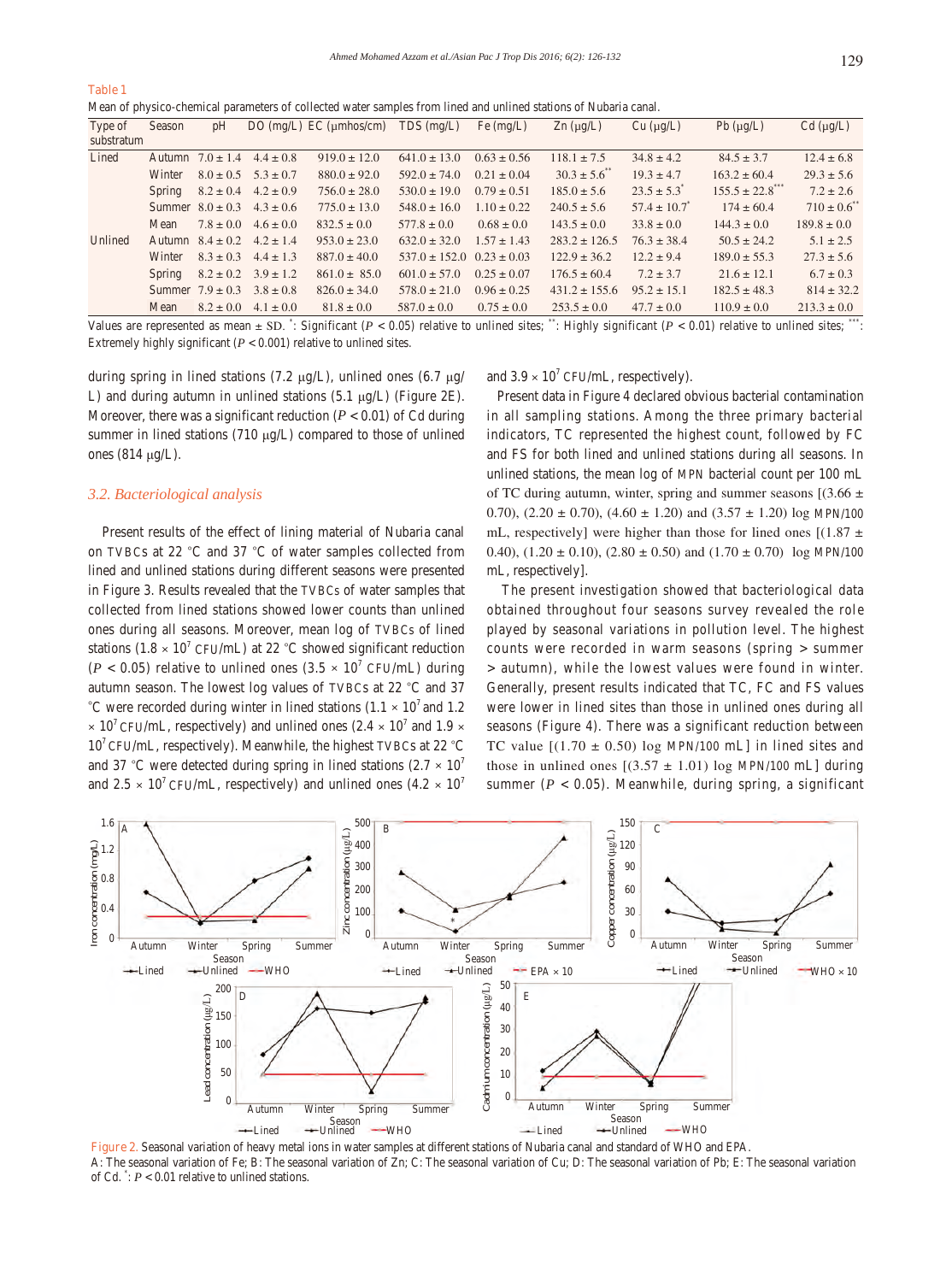reduction  $(P < 0.05)$  of FC value was observed in lined sites  $[(1.0 \pm 0.6) \log MPN/100 \text{ mL}]$  compared to those in unlined ones  $[(2.5 \pm 0.6) \log \text{MPN}/100 \text{ mL}]$ . However, it was found that during winter, the mean values of the three types of bacteria TC, FC and FS were significantly lower in lined sites  $[(1.20 \pm 0.10)]$ ,  $(0.16 \pm 0.02)$  and  $(0.07 \pm 0.02)$  log MPN/100 mL, respectively than those in unlined sites which represented by  $(2.20 \pm 0.70)$ ,  $(0.95 \pm 0.40)$  and  $(0.40 \pm 0.10)$  log MPN/100 mL ( $P < 0.05$ ,  $P <$ 0.05 and  $P < 0.01$ ) respectively.



**Figure 3.** The mean TVBCs at different tempratures of unlined and lined stations of Nubaria canal.

A: The mean TVBCs at 22 °C; B: The mean TVBCs at 37 °C. \* : *P* < 0.05 relative to unlined stations.



**Figure 4.** Mean log of MPN of TC, FC and FS/100 mL water of unlined and lined stations of Nubaria canal.

 $\stackrel{*}{\cdot}: P < 0.05, \stackrel{**}{\cdot}: P < 0.01$  relative to unlined stations.

 In the present study, one hundred and twenty two Gramnegative bacterial isolates were isolated and identified from collected water samples from lined and unlined stations, *E. coli* bacteria was predominant in water samples of Nubaria canal, where it recorded 34.4% bacterial isolates, while *Klebsiella pneumonia*, *Proteus penneri*, *Proteus vulgaris*, *Citrobacter* sp., *Pseudomonas aeruginosa* (*P. aeruginosa*), *Acinetobacter* sp. and *Aeromonas jandaei* were 20.5%, 13.9%, 11.5%, 9.0%, 6.6%, 2.5% and 1.6% of bacterial isolates, respectively (Figure 5).



**Figure 5.** Percent of identified Gram-negative bacterial isolates from water samples collected from unlined and lined stations of Nubaria canal.

#### **4. Discussion**

 The primary goal of water quality management from a health perspective is to ensure that consumers are not exposed to heavy metals and pathogens that are likely to cause disease.

 Results revealed that the canal water was on the alkaline side and seasonal variations in pH values ranged from 7.0 to 8.3. Moreover, mean pH of unlined stations was slightly alkaline (8.2) than that of lined ones (7.8). Results showed that the highest values of DO were recorded in both lined and unlined during winter due to the decrease in water temperature. Generally, the DO of canal water was in normal values of United State Environmental Protection Agency for aquatic life[17].

 EC is a function of TDS, it has a similar trend as TDS. Our results revealed that the EC and TDS showed non-significant variation between lined and unlined stations, Nikos *et al*.[18], stated that EC is a good estimator of the total amounts of mineral salts that dissolved in water. It is often used to measure salinity problems related to irrigation of crops and it is known that soils irrigated with saline water will contain a similar mix but usually at a higher concentration than in the applied water. The permissible limits for classes of irrigation water according to WHO guideline for EC revealed that all Nubaria canal stations at any recording time were in class 3 category  $(750-2000 \mu m$ hos/cm)[19], permissible water which leaching is necessary process when using this kind of water for irrigation.

 Chemical analysis of water samples that collected from unlined stations recorded the highest mean concentrations for Fe, Zn, Cu and Cd than samples of lined ones. But, mean concentrations of Pb for lined stations was highest than unlined ones, which may be attributed to lining material. Generally, there were seasonal variations in the concentrations levels of all tested trace metals in both lined and unlined stations. The highest values were during summer in lined stations. The concentration of Fe was found remarkably higher than other metals at all of the stations of Nubaria canal throughout the study period. The iron concentration was high in autumn and low in winter. The mean concentrations of Fe for lined and unlined stations were higher than the maximum permissible limit for Fe in water (0.3 mg/L) according to WHO and EPA standard[4,20]. The concentrations of Zn in unlined and lined stations were the maximum during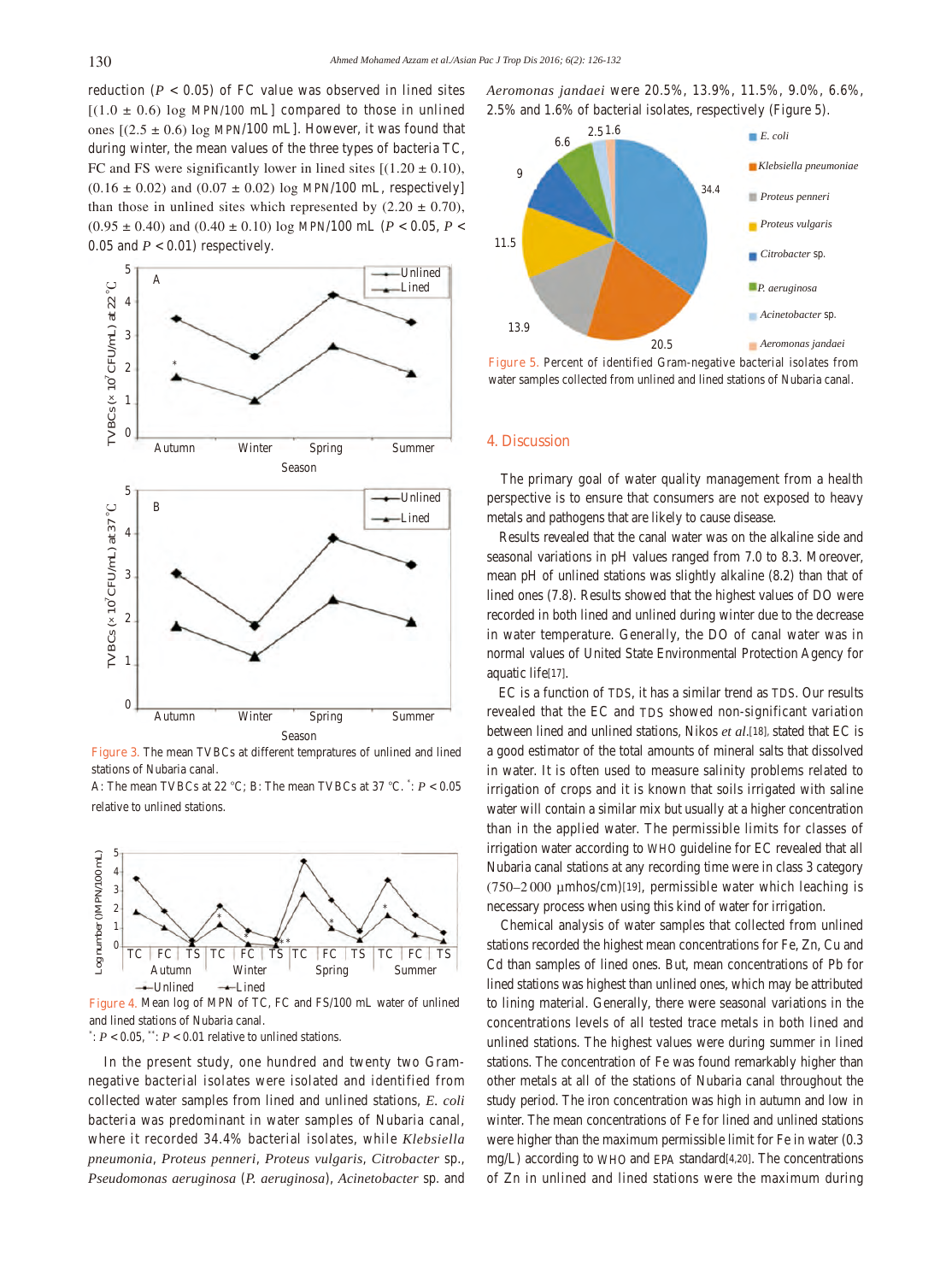summer, and the minimum during winter. Moreover, there was a significant reduction ( $P > 0.01$ ) of Zn during winter in lined stations compared to those of unlined ones. Jeniffer and Lester worked on the water samples of the Stour River, UK and found the concentration of Zn was within the range of 10 to 325 μg/L[21]. Present levels of the highest concentration of Zn were lower than the limit of maximum permissible level (5 000 μg/L) of EPA standard[20]. The maximum permissible limit for Cu in water according to EPA and WHO standard is 1300 and 1500 μg/L, respectively. The study revealed that the Cu concentration ranged from 19.3 to 57.4 μg/L for lined stations and 7.2 to 95.2 μg/L for unlined ones which were lower than the permissible standards.

 In most of the time, Pb concentration was higher than the detection limit 50 μg/L WHO[4]. Only the detectable concentration was found to be 21.6 μg/L at unlined stations in spring. Also, the mean levels of Pb in lined and unlined stations were much higher than the permissible level for irrigation water as recommended by FAO[22]. Study showed that the levels of Cd concentrations were higher than the permissible level of EPA and WHO standard, except mean during spring in lined stations and during autumn in unlined stations. Moreover, there was a significant reduction  $(P < 0.01)$  of Cd during summer in lined stations compared to those of unlined ones.

 Present results of the effect of lining material of Nubaria canal on TVBCs revealed that water samples collected from lined showed lower bacterial counts than unlined ones during all seasons, it suggest that the lined material may have properties for decreasing the bacteria growth, and may be attributed to the lining of canal helps for preventing the discharge of sewage pollution into canal. Thus the present results are in agreement with those obtained by Eissa *et al*. who found that the variations in the bacterial contamination of water was affected by seasonality and potential external sources of pollution during its course in the rural areas of canal[23]. For both workers in agriculture and consumers of crops, microbiological contaminated water constitutes a possible health risk. Irrigation of vegetables and fruits with raw wastewater can serve as a major pathway for bacteria, viruses and protozoa[24]. For this reason, WHO has developed guidelines for maximum allowable number of bacteria in water used for irrigation ( $\leq 1000$  geometric mean number per 100 mL)[19].

 Among existing and widely used methods, the presence of TC, FC and FS can be taken as a signal to potential danger of health risks[25]. Present data declared obvious bacterial contamination in all sampling stations. Among the three primary bacterial indicators, TC represented the highest count, followed by FC and FS for both lined and unlined stations during all seasons. In unlined stations, the mean log of MPN bacterial count per 100 mL of TC during autumn, winter, spring and summer seasons were higher than those for lined. Moreover, mean log of TC of the three seasons autumn, spring and summer for unlined stations were higher than the permissible limit (3.50 log MPN/100 mL) of international standard (EPA)[20], while the lined stations showed accepted counts. Concerning FC, the mean log counts for unlined and lined stations were in permissible limit of the international standard recommendation for FC. Bacterial contamination recorded in this study could be attributed mostly to domestic sewage pollution as well as agricultural runoff[16,26].

 The present investigations showed that bacteriological data obtained throughout four seasons survey revealed the role played by seasonal variations in pollution level. The highest counts were recorded during warm seasons, while the lowest values were in winter season. These results go well with others which showed that the mean surface water temperature during warm periods is suitable for survival of bacteria[27,28]. Generally, present results indicated that TC, FC and FS values were lower in lined sites than those in unlined ones during all seasons. According to the guidelines in British Columbia, Canada, the geometric mean of five sampling events per month for various indicator organisms in irrigation water should be: FC < 2.3 log MPN/100 mL, *E. coli* < 1.8 log MPN/100 mL and faecal enterococci  $< 1.3$  log MPN/100 mL $[29]$ . Also, in the guidelines set by Alberta, Canada, the geometric mean of five sampling events per month for indicator organisms should be: TC < 3.0 log/100 mL, *E. coli*  $\lt$  2.3 log MPN/100 mL and enterococci  $\lt$  1.5 log MPN/100 mL[30].

 In the present study, *E. coli* bacteria was predominant in water samples of Nubaria canal, this may be due to domestic solid waste and sewage from various human activities. *E. coli* can be used as bio-indicators of aquatic ecosystem dynamics and determination of their occurrence may help to assess the water quality[10]. Hence the present data showed that the canal water was considered to be unfit for drinking purposes but, it is in accepted values for irrigation purposes. Abdo *et al.* reported that the pathogenic bacteria that isolated and identified from Ismailia canal, Egypt were *E. coli*, *Salmonella* sp., *Choleraesui*s, *Streptococcus faecium* and *P. aeruginosa*[31].

 In conclusion, present study of bacterial indicators of water samples collected from lined sites showed lower counts than unlined ones. Moreover, according to the permissible limits for classes of irrigation water in WHO guideline, Nubaria canal water recorded class 3 category (permissible). Chemical analysis of water samples that collected from unlined stations recorded highest mean values for Fe, Zn, Cu and Cd than samples of lined ones. So, lined material of Nubaria canal may play a role for reducing the bacterial growth and heavy metals pollution, where lining of canal helps in preventing the discharge of wastewater into canal.

#### **Conflict of interest statement**

We declare that we have no conflict of interest.

#### **Acknowledgments**

 This study was supported by the Environmental Researches Department, Theodor Bilharz Research Institute, Egypt in the frame of project 84M.

#### **References**

- [1] Sargaonkar A, Deshpande V. Development of an overall index of pollution for surface water based on a general classification scheme in Indian context. *Environ Monit Assess* 2003; **89**: 43-67.
- [2] Nnadi EO, Newman AP, Coupe SJ, Mbanaso FU. Stormwater harvesting